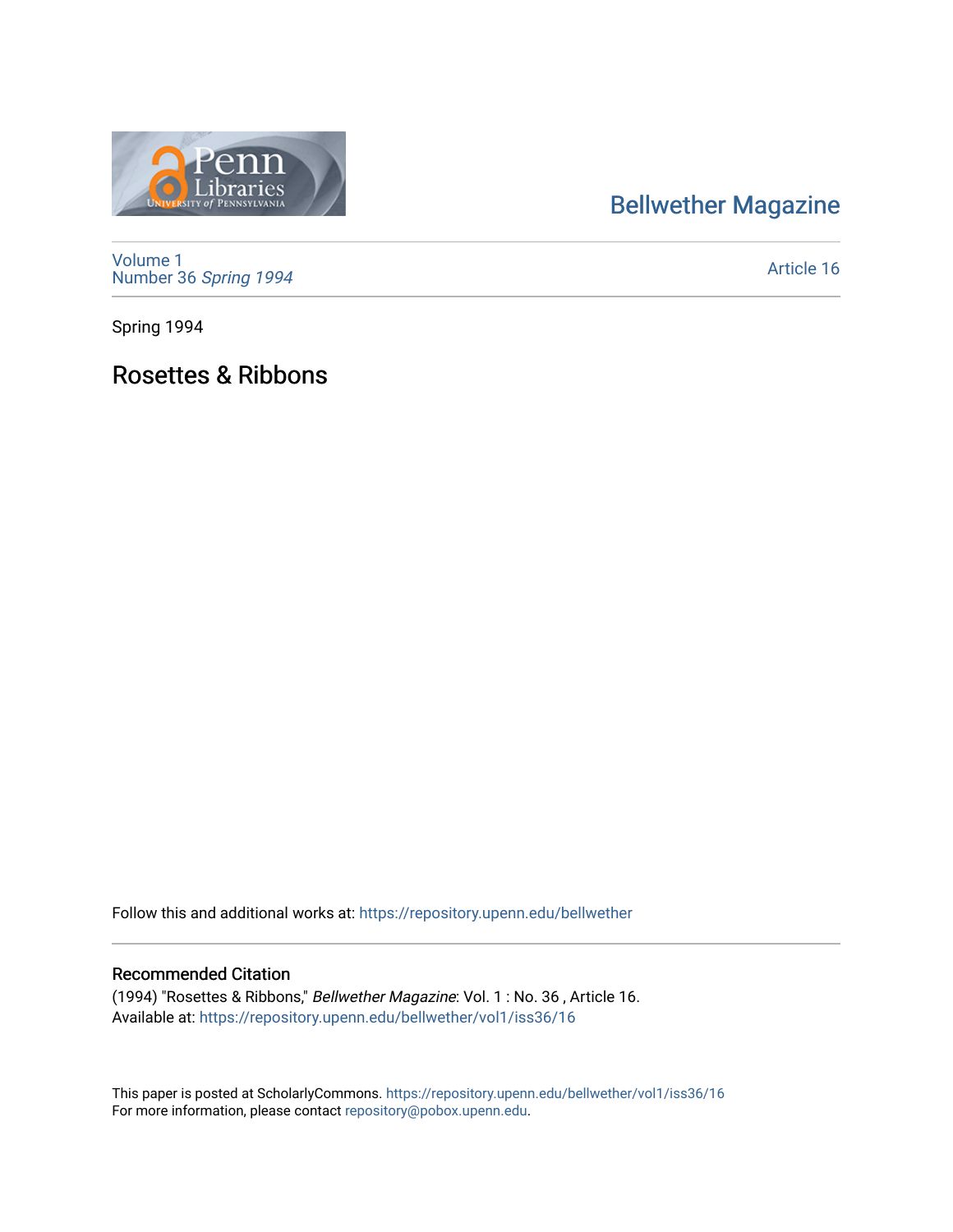# Ribbons Rosettes

Dr. Edwin J. Andrews. V'67, former dean of the School, was honored as the 1993 Distinguished Veterinarian by the Pennsylvania Veterinary Medical Association. He was cited for his "outstanding accomplishments in industrial veterinary medicine over the years; for his outstanding services as !Jean of the School of Veterinary Medicine from 1987 through 1993: and for his stellar performance in resolving the funding crisis of 1992-93 for the School when its very existence was threatened."

Dr. Gary A. Lavin, V'62, was installed as the 39th president of the American Association of Equme Practitioners tluring its Annual Convention in San Antonio. TX. Dr. Lavin had been serving as acting president of the AAEP since February 1993, after the death of then AAEP President Dr. Dan Evans.

Dr. J. Ciyde Johnson, V'62, was installed as president-elect of the American A�sociation of Equine Practitioners.

Dr. Anne Sylvestre, lecturer in surgery, and Dr. Paul Orsini, staff veterinary dentist at VHUT, are now Diplomates of the American College of Veterinary Surgeons. Dr. Perry Habecker, V'81, lecturer in pathology, is now a D1plomate of the American College of Veterinary Medicine.

Dr. Mark Haskins, V'69, professor of pathology. has been appointed acting chair of lhe section of pathobioJogy. Dr. Haskins received a L'niversity Research Foundation award for a project entitled "Gene Therapy in Mucopolysaccharidosis."

Dr. Samuel Chacko, professor of pathology. received a new four-year NIH grant entitled "Sex Hormones and Development of the Urinary Bladder.''

Dr. Renate Reimschuessel, V'81, has been appointed director of the Aquatic Pathobiology Center at the University of Maryland in Baltimore\_

Dr. Leslie Dierauf, V'74, has beeo named as coordinator of the Playa Lakes

Joint Venture. Dr. Dierauf is based at the Southwest Regional Office of the U.S. fish and Wildlife Service in Albuquerque, N.M. She coordinates activities of the Service, five state wildlife agencies, conservation groups and others involved in a partnership to conserve playa lakes on the southern High Plains (eastern New Mexico, the Texas and Oklahoma panhandles. southwest Kansas and southeastem Colorado). Established in 1990, the Playa Lakes Joint Venture is working to protect, enhance and restore playas throughout the region, as part of the North American Waterfowl Management Plan an international effort to restore declining waterfowl populations by restoring crucial wetland habitats across the continent.

Or. Peter Dodson, professor of anatomy, has been invited to serve on Sigma Xi's 56th College of National Lecturers for a two year tenn. The National Lectureship Program offers an opportunity for scholars at the leading edge of science and technology to bring their insights and their excitement to diverse groups.

Dr. Wilbur Amand, V'66, retired vice president for animal health at the Philadelphia Zoo, has been honored with the prestigious Emil P. Dolensek A ward. This award is presented annually by the American Association of Zoo Veterinarians to one of its members who has made an exceptional contribution to the conservation, care and understanding of captive and free-ranging wildlife.

Or. Steven Levy, V'77, was named Practitioner of the Year for the American Animal Hospital Northeast Region for his contributions to veterinary medicine while in private practice.

Or. Irwin Rothman, V'41, professor of psychiatry at the Philadelphia College of Osteopathic Medicine, recently addressed a national meeting of pain rehabilitation specialists during a national meeting on pain therapies held in Philadelphia.

### Or. H. Wesley Towers, Jr., V'68,

recejved a number of honors in 1993. He was named outstanding alumnus by the University of Delaware. Dr. Towers was presented Delaware's Award for Excellence and Commitment to State Service by Governor Tom Carper. Delaware's Department of Agriculture named Dr. Towers Employee of the Year. Dr. Towers has been employed by the Delaware Department of Agriculture for 25 years and has served as the state veterinarian for 24 years.

Or. Colin Harvey, professor of surgery and dentistry, was presented the Peter Emily Award of the American Veterinary Dental College at the annual meeting of the organization in October. Dr. Harvey was honored for "outstanding contributions to veterinary dentistry."

Dr. James W. Buchanan, professor of cardiology, presented a paper at the American College of Veterinary Medicine annual meeting in Washington. He presented an invited lecture to the Japanese Small Animal Veterinary Association in Gifu, Japan and lectured to faculty and students at Azabu University, Azabu, Japan in July. Dr. Buchanan presented several topics on clinical cardiology at the World Animal Hospital Association meeting in Osaka, Japan in August. In October Dr. Buchanan presented topics at the 12.th Annual Meeting of the European Society of Veterinary Cardiology and at the World Small Animal Veterinary Association International Meeting in Berlin, Germany. Later in the month he presented a topic to faculty and students at the Veterinary School in Bern. Switzerland.

Or. David Kritchevsky. Wistar Professor of Biochemistry, received a Special Recognition Award from the Council on Arteriosclerosis of the American Heart Association for his contributions to the study of arteriosclerosis. A number of faculty and VHUP

 $12$